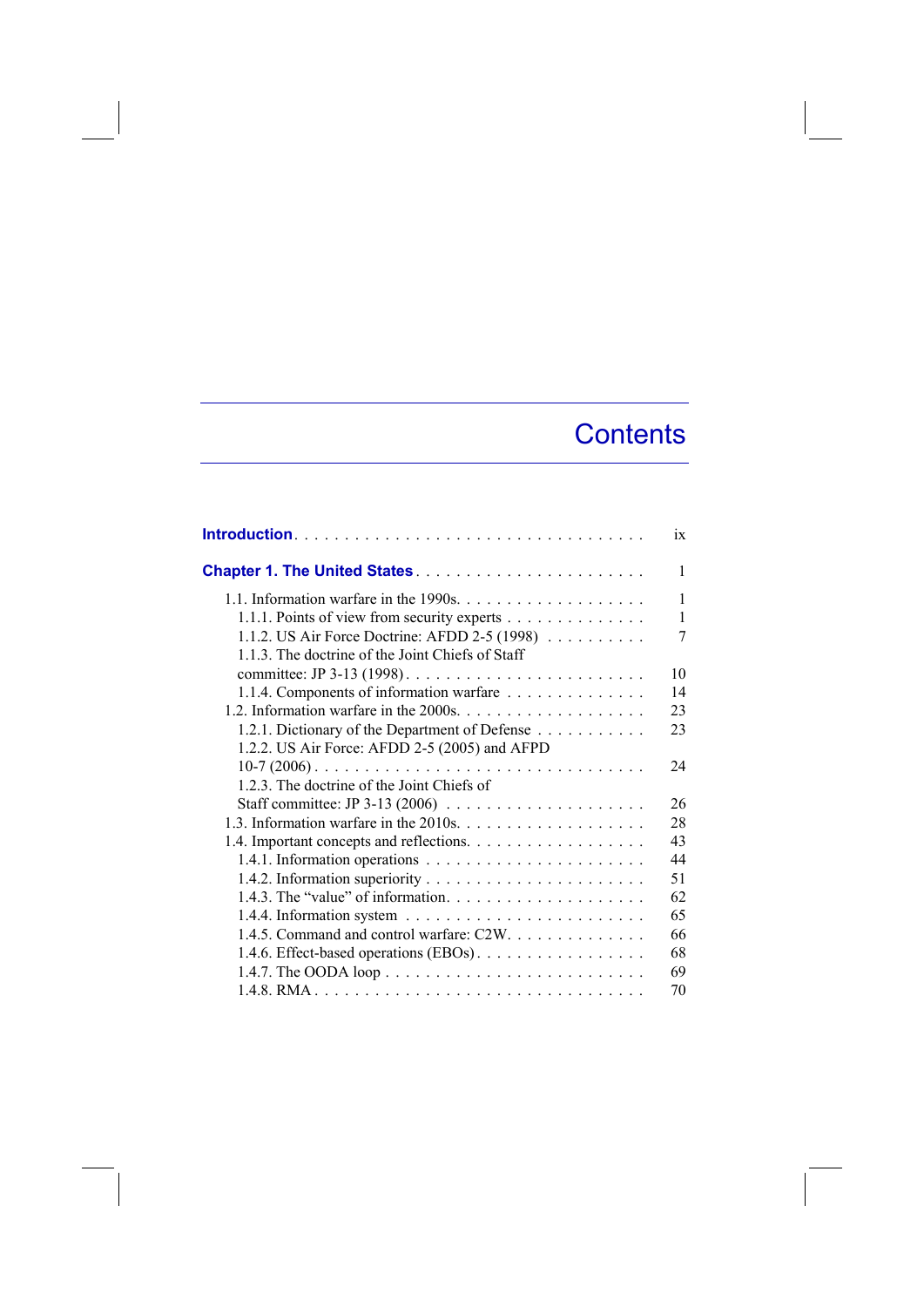## vi Information Warfare

|                                                           | 72  |
|-----------------------------------------------------------|-----|
| 1.4.10. Network centric warfare (NCW)                     | 73  |
| 1.4.11. ISR: intelligence, surveillance, reconnaissance.  | 74  |
|                                                           | 75  |
|                                                           | 89  |
|                                                           | 91  |
| 2.2. Strategic and doctrinal thinking about information   | 91  |
|                                                           | 96  |
| 2.2.1. General Wang Pufeng: one of the pioneers           | 97  |
|                                                           | 100 |
|                                                           | 104 |
| 2.2.4. Colonels Qiao Liang and Wang Xiangsui:             |     |
|                                                           | 105 |
| 2.2.5. General Dai Qingmin and Wang Baocun                | 111 |
| 2.2.6. General Niu Li, Colonel Li Jiangzhou and           |     |
|                                                           | 114 |
| 2.2.7. 2004 White Paper on national defense               | 115 |
| 2.3. Recent policies and strategies on information        |     |
|                                                           | 117 |
| 2.3.1. The Science of Military Strategy 2013              | 118 |
|                                                           | 118 |
| 2.3.3 Sino-Russian cybersecurity agreement 2015           | 119 |
| 2.3.4. PLA Daily editorial on 20 May 2015                 | 121 |
| 2.3.5. Defense White Paper of 26 May 2015.                | 122 |
| 2.3.6. The national cybersecurity bill of July 2015       | 125 |
|                                                           | 125 |
| 2.4.1. The American perspective on Chinese                |     |
| information warfare, modernization and                    |     |
|                                                           | 125 |
| 2.4.2. Evolution of analyses and discourse                |     |
|                                                           | 163 |
| 2.4.3. China as a "victim"                                | 172 |
| 2.4.4. The strategy of active defense                     | 173 |
|                                                           | 177 |
| 3.1. Military doctrines and national security strategies  | 180 |
|                                                           | 185 |
| 3.2.1. Cyber attacks against Estonia. Who is the culprit? | 186 |